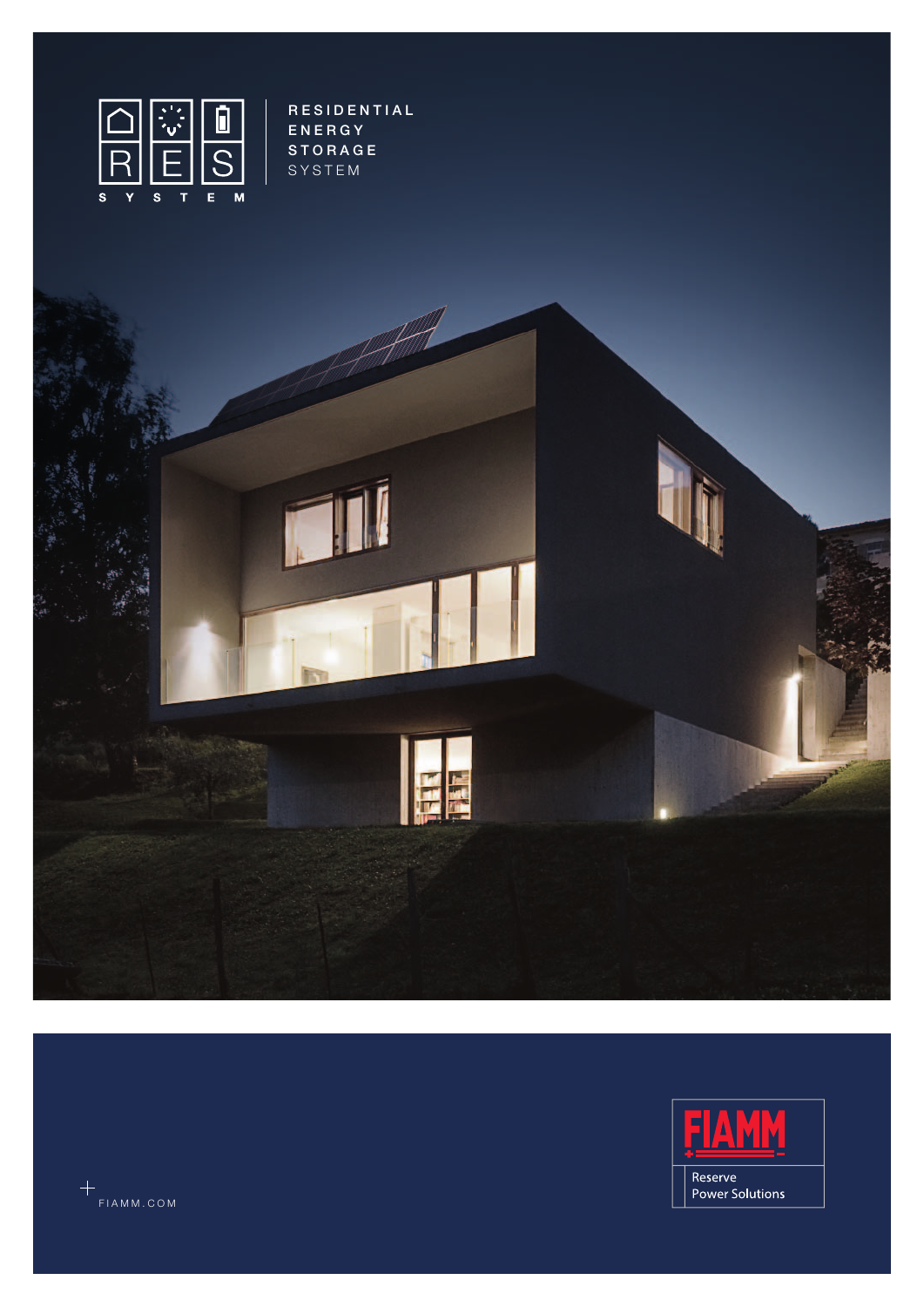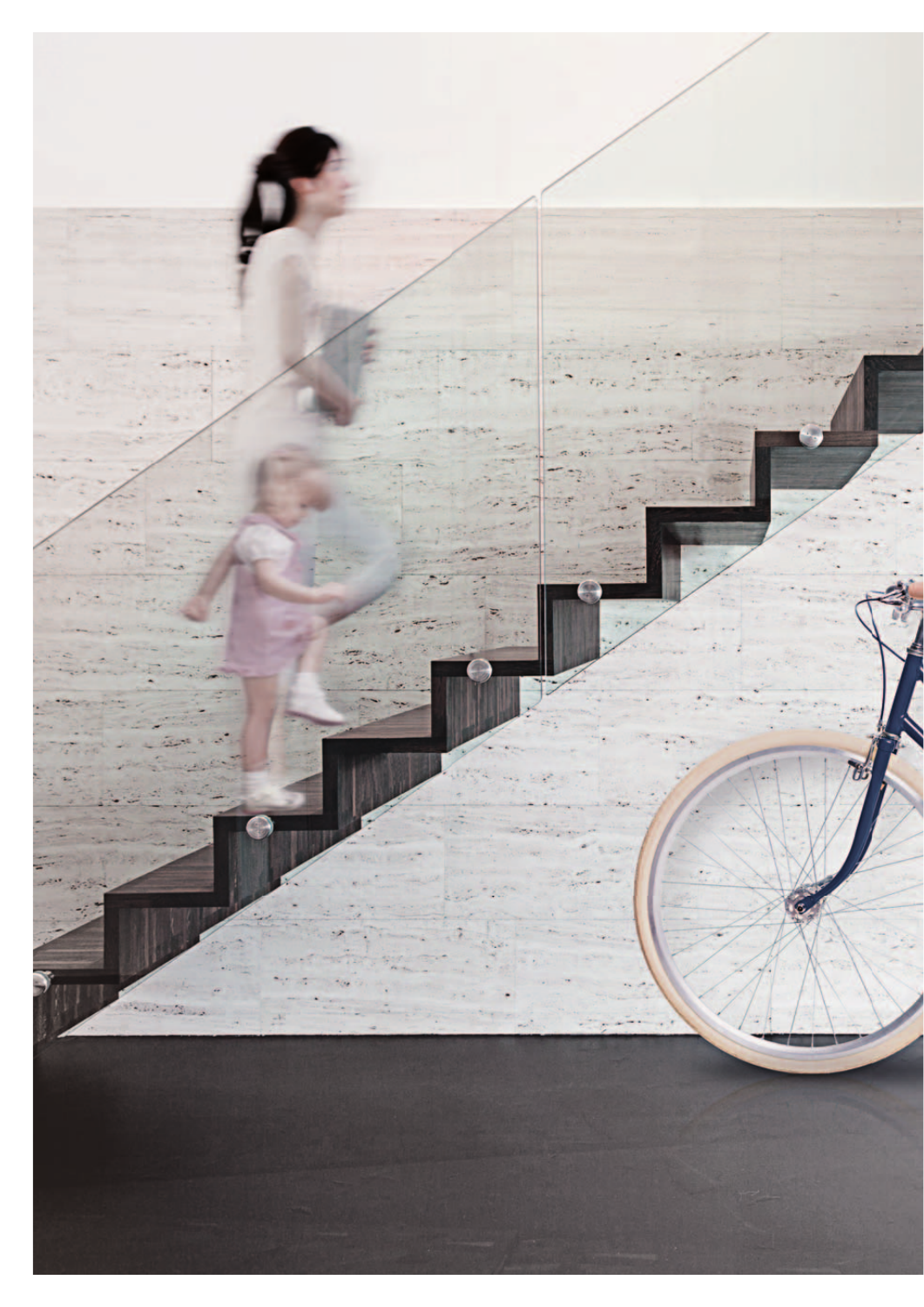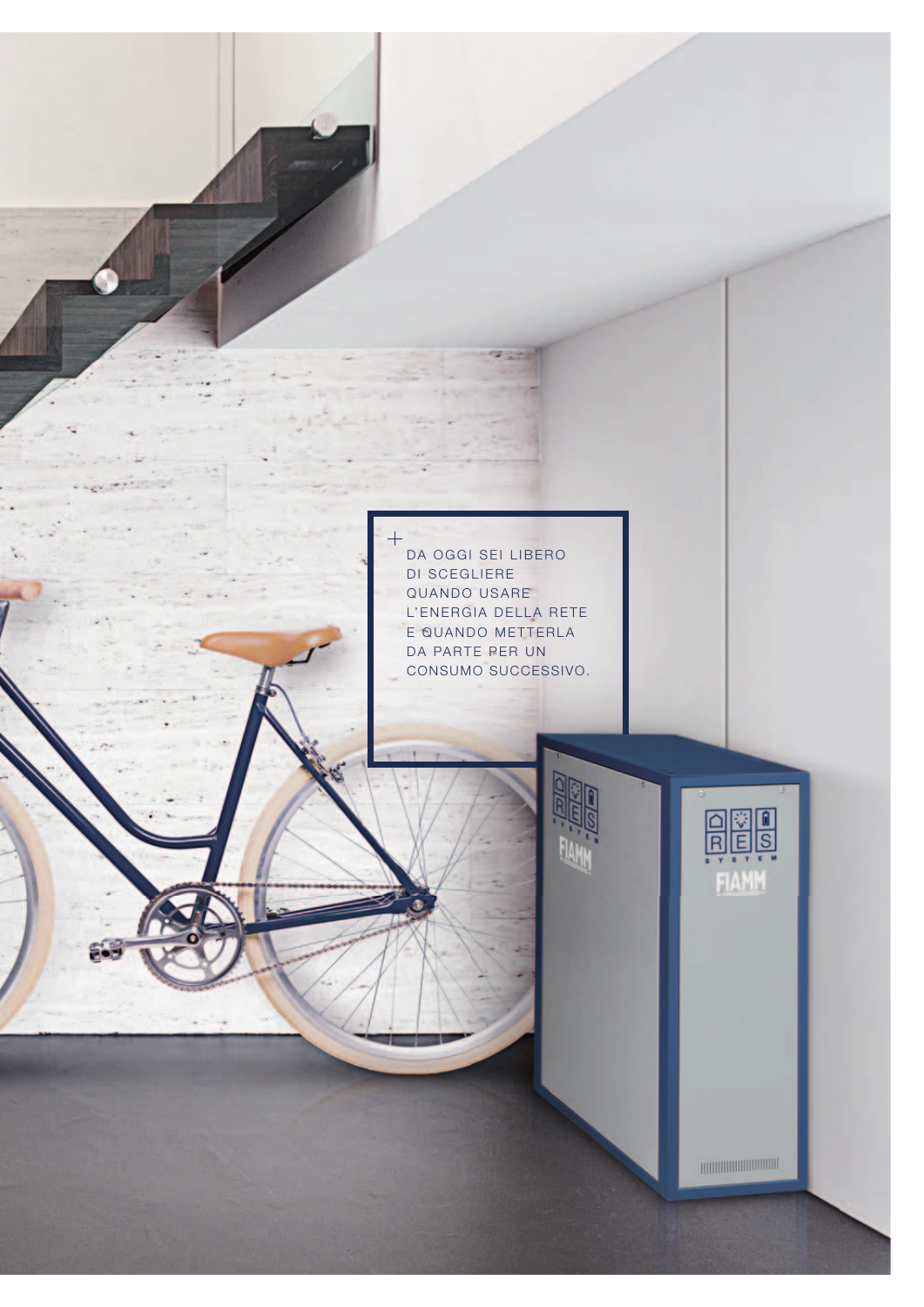

**RESIDENTIAL ENERGY STORAGE** SYSTEM



 $+$ 

CON UN DESIGN COMPATTO ED ELEVATE PRESTAZIONI, IL SISTEMA FIAMM RES OFFRE AUTONOMIA ELETTRICA IN AMBITO DOMESTICO, GARANTENDO BENESSERE IN PIENA SICUREZZA E AFFIDABILITÀ SENZA COMPROMESSI. L'INGOMBRO RIDOTTO NE PERMETTE L'INSERIMENTO ANCHE IN SPAZI ANGUSTI, MENTRE LA POTENZA MODULABILE LO RENDE FACILMENTE INTEGRABILE A QUALUNQUE IMPIANTO FOTOVOLTAICO, FAVORENDO UN'INTELLIGENTE GESTIONE DELL'ENERGIA E UNA SENSIBILE RIDUZIONE DEI COSTI DI APPROVVIGIONAMENTO DALLA RETE.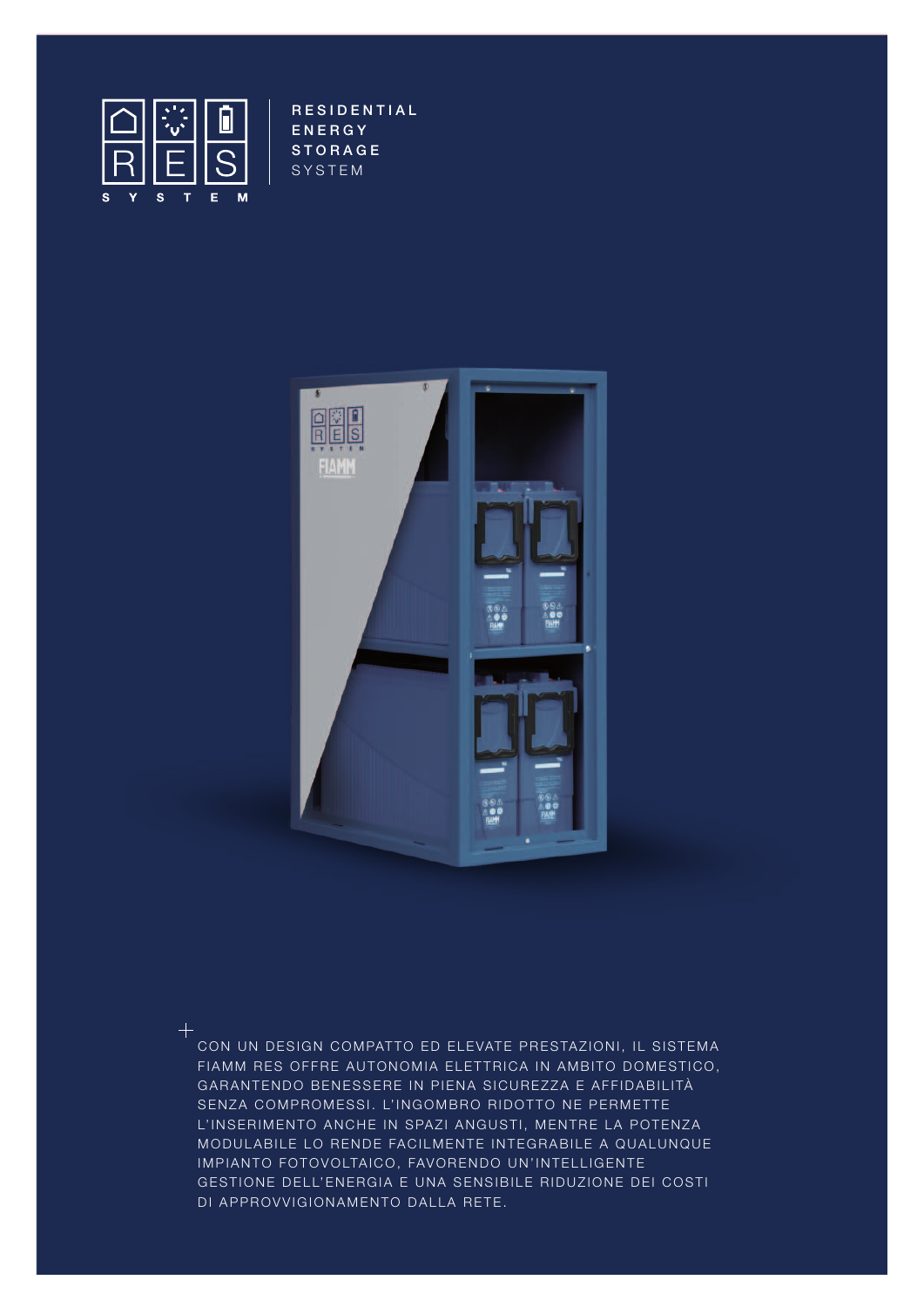## $+$ **AUTONOMIA E OTTIMIZZAZIONE DEI COSTI GRAZIE AD UNO STOCCAGGIO AFFIDABILE.**

LE SOLUZIONI FIAMM PER IL MERCATO RESIDENZIALE SONO MOLTEPLICI E CONSENTONO DI STOCCARE L'ENERGIA, GENERATA DALLE FONTI RINNOVABILI, DESTINATA AL CONSUMO DOMESTICO IN MODO AUTONOMO E SICURO.

IL SISTEMA FIAMM RES (RESIDENTIAL ENERGY STORAGE) CONSENTE QUINDI DI RIDURRE L'ACQUISTO DI ENERGIA ELETTRICA E DI LIMITARNE LO SCAMBIO CON LA RETE, OTTIMIZZANDO IN MODO CONSIDEREVOLE L'EFFICIENZA DEL TUO IMPIANTO. CON UNA GAMMA COMPOSTA DA 6 MODELLI (DISPONIBILI CON TENSIONE 24V E 48V) E CAPACITÀ FINO A 12,5 KWH, IL RES SVOLGE INOLTRE UNA FUNZIONE DI BACK-UP E GARANTISCE SEMPRE LA CONTINUITÀ DI ENERGIA ANCHE IN CASO DI INTERRUZIONE DELL'EROGAZIONE DI CORRENTE DALLA RETE.



\* VRLA (VALVE REGULATED LEAD ACID): BATTERIA CON TECNOLOGIA PB-ACIDO REGOLATA DA VALVOLE. \* \* 6 ORE MASSIMO SU CARICHI PRIVILEGIATI.SMG (SENZA MANUTENZIONE GEL): BATTERIA CON ELETTROLITA IMMOBILIZZATO IN STRUTTURA GEL. TPB (TUBOLAR PLATE BATTERY): BATTERIA CON PIASTRA POSITIVA TUBOLARE. LA COMBINAZIONE DI QUESTE TRE TECNOLOGIE, UNITA AD UNA GRANDE CURA COSTRUTTIVA, GARANTISCE NUMEROSI CICLI DI CARICA E SCARICA IN TOTALE SICUREZZA ED AFFIDABILITÀ.

**DESIGNED** I N ITALY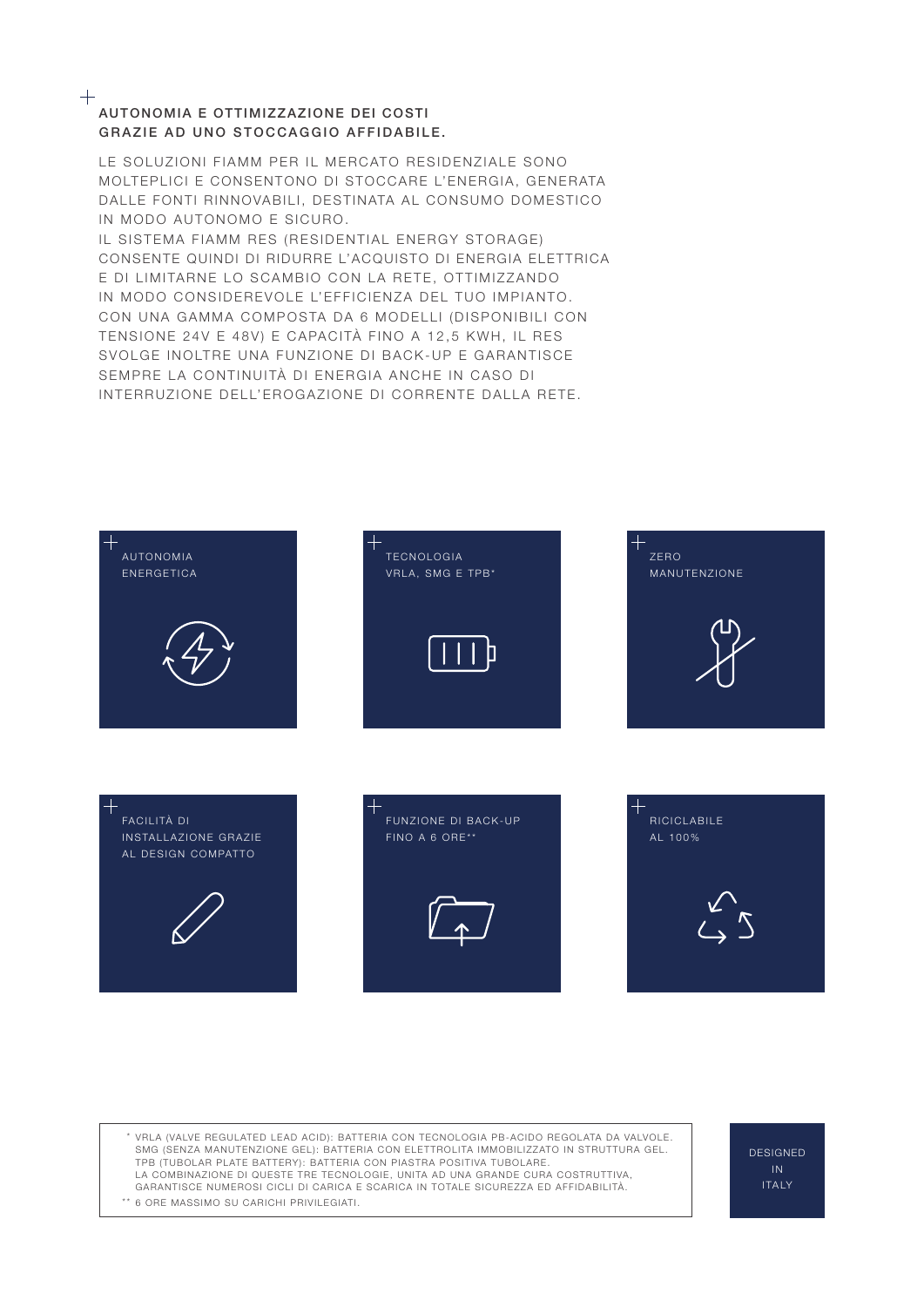## **CARATTERISTICHE TECNICHE**

Batterie FIAMM modello SMG 12V con Flame Arrestor Integrato

Tempi brevi di ricarica

Autoscarica <2% al mese a 20°C

Senza manutenzione

2.500 cicli, 50% max DoD

Plastiche in ABS ritardante la fiamma secondo le normative IEC 707 FV0 e UL 94 V0

Case metallico dello spessore di 1,3 mm rispondente alla norma EN 10130:2007

4 lati ispezionabili con serrature di sicurezza e griglie per la ventilazione

Elementi di sicurezza e cablaggio inclusi

| <b>TIPO RES</b>              | <b>NUMERO</b><br><b>BATTERIE</b> | <b>TIPO</b><br><b>BATTERIE</b> | <b>TENSIONE</b><br><b>NOMINALE</b> | <b>ENERGIA</b><br><b>NOMINALE</b> | DIMENSIONI (MM) |       |      | <b>PESO</b> |
|------------------------------|----------------------------------|--------------------------------|------------------------------------|-----------------------------------|-----------------|-------|------|-------------|
|                              |                                  |                                |                                    |                                   | LUNG.           | PROF. | ALT. | (KG)        |
| RFS 6.2KWH - 48V - 12SMG130  | $\overline{4}$                   | 12SMG130                       | 48V                                | 6.2KWH                            | 350             | 640   | 1000 | 256         |
| RES 9.6KWH - 48V - 12SMG100  | 8                                | 12SMG100                       | 48V                                | 9.6KWH                            | 600             | 640   | 1000 | 412         |
| RES 12.5KWH - 48V - 12SMG130 | 8                                | 12SMG130                       | 48V                                | 12.5KWH                           | 600             | 640   | 1000 | 492         |
| RES 6.2KWH - 24V - 12SMG130  | $\overline{4}$                   | 12SMG130                       | 24V                                | 6.2KWH                            | 350             | 640   | 1000 | 256         |
| RES 9.6KWH - 24V - 12SMG100  | 8                                | 12SMG100                       | 24V                                | 9.6KWH                            | 600             | 640   | 1000 | 412         |
| RFS 12.5KWH - 24V - 12SMG130 | 8                                | 12SMG130                       | 24V                                | 12.5KWH                           | 600             | 640   | 1000 | 492         |

## $+$ **NORMATIVE DI RIFERIMENTO**

EN 50272-2 requisiti di sicurezza

IEC 61427 sistemi ad energia fotovoltaica

DIN 43539T5 scarica profonda

IEC 60896 Parte 21 metodi di test per accumulatori regolati da valvola (VRLA)

IEC 60896 Parte 22 requisiti delle VRLA

Guida Eurobat "Long Life" oltre 12 anni

## $\hspace{0.1mm} +$ **CERTIFICAZIONI FIAMM**

ISO 9001 Sistema di Gestione della Qualità ISO 14001

Sistema di Gestione dell'Ambiente

OHSAS 18001 Sicurezza sul lavoro e salute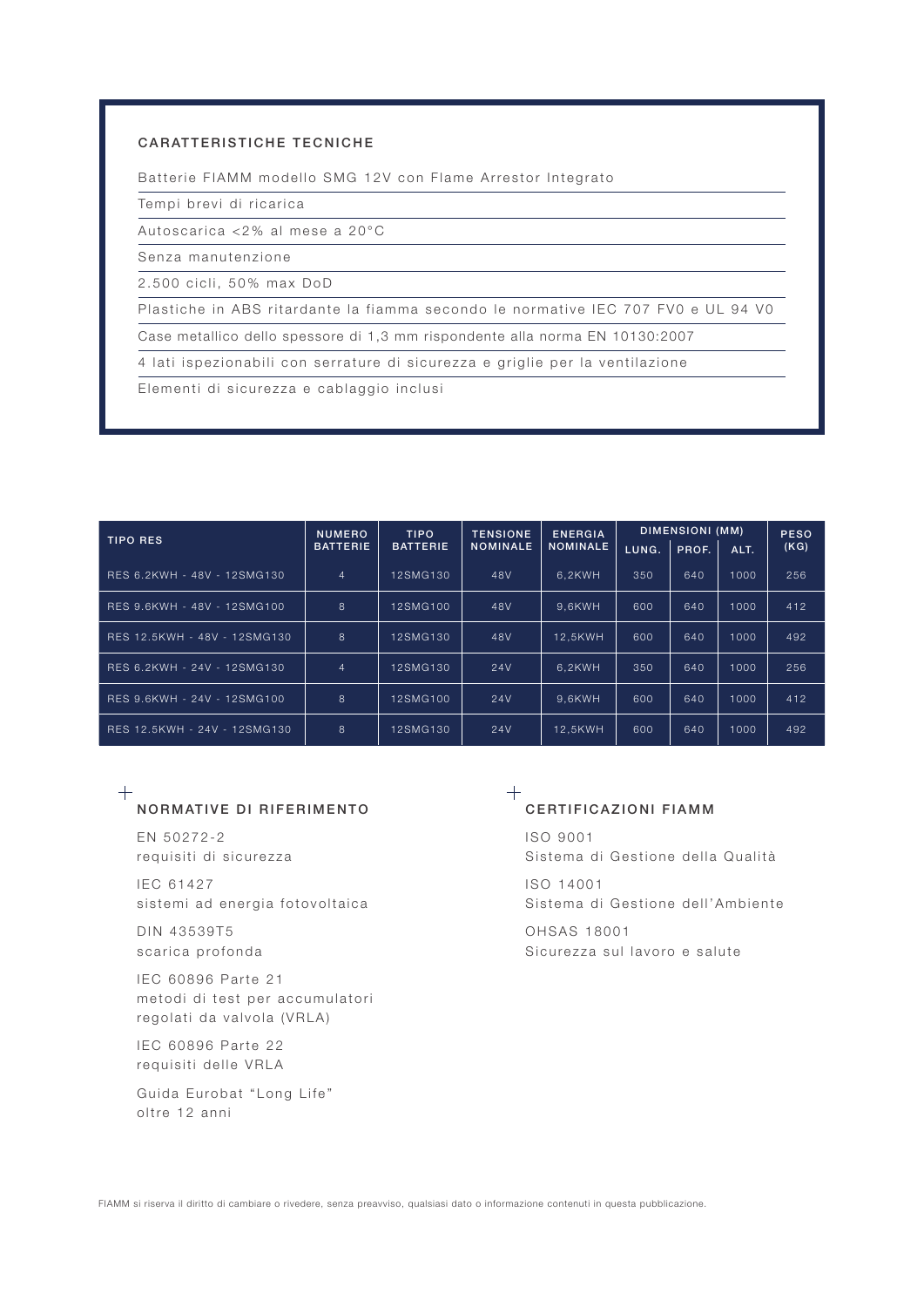

L'UTILIZZO DEGLI ACCUMULATORI ELIMINA DI FATTO I PROBLEMI LEGATI ALLA VARIABILITÀ DEI SISTEMI DI GENERAZIONE DA FONTE RINNOVABILE E GARANTISCE L'AUTONOMIA ENERGETICA ANCHE IN ASSENZA DI SOLE O VENTO, OLTRE A SOSTENERE LA CONTINUITÀ DI ENERGIA NEL CASO DI INTERRUZIONE DELL'EROGAZIONE DI CORRENTE (FUNZIONE DI BACK-UP). QUESTA GESTIONE INTELLIGENTE DELL'ENERGIA CONSENTE INOLTRE DI RIDURRE L'ACQUISTO DI ENERGIA DALLA RETE ED OTTIMIZZARE I CONSUMI E L'EFFICIENZA DELL'IMPIANTO, PORTANDO LA PERCENTUALE DI AUTOCONSUMO DAL 20% AL 70-80%.

 $\overline{\phantom{0}}$